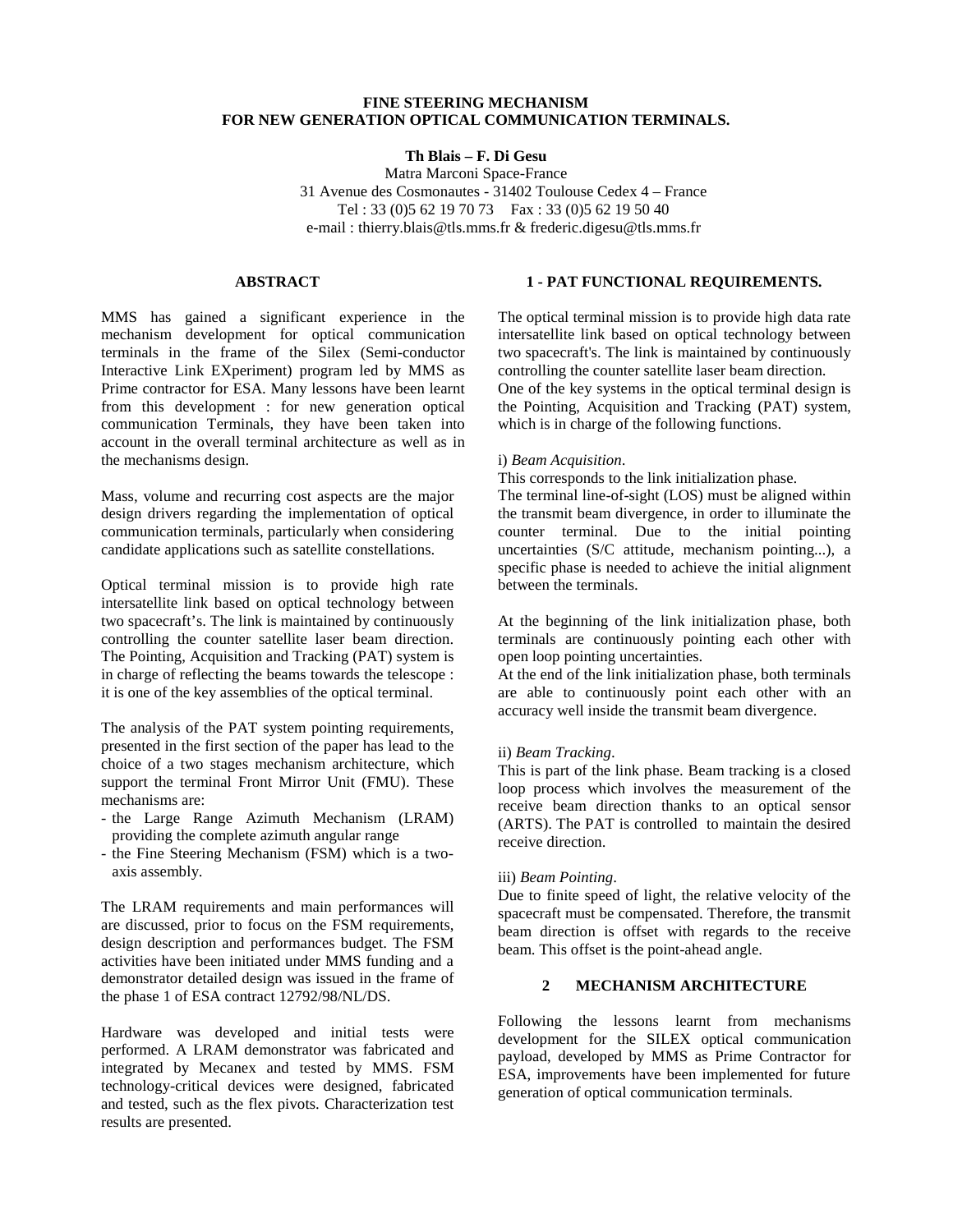The telescope, optical bench and proximity electronics are now on the terminal fixed part, and only a large Front Mirror is mobile. This minimizes the mobile inertia, cantilever forces, motors power consumption, and makes integration and testability easier.

The LOS sensing architecture was improved (ARTS), allowing to delete the "Pointing Ahead Mechanism".

Mass, volume and cost aspects are the major design drivers particularly when examining the candidate applications, which are constellations of satellites. Therefore the following design rules were highlighted :

- Early implication of mechanisms designers into terminal project, in order to understand system requirements and find the best compromise between system and mechanisms requirements
- AIT operations simplification, at mechanisms level, and also at system level, when integrating the mechanisms
- Magnification of requirements in order to dramatically reduce recurrent cost of manufacturing processes
- Design to cost approach, including requirement compliant with the state-of-the-art available technologies performances

In order to establish and maintain the optical crosslink between two spacecraft's, the optical beam steering is obtained by the pointing of the Front Mirror Unit (FMU). The FMU motion is provided by the mechanisms of the Front Mirror Pointing Assembly (FMPA) ; the Fine Steering Mechanism (FSM) is one of the mechanisms of the FMPA.

The overall architecture of the Terminal is sketched on figure 1. This architecture is based on a hollow shaft LRAM, the rotor of which supports the Optical and Structural Baffle (OSB). The FSM Mounting Plate is mounted on a planar surface of the OSB. The FMPA includes:

- the Large Range Azimuth Mechanism (LRAM), which gimbals the front mirror around the azimuth axis, via the OSB supporting the FSM.
- the Fine Steering Mechanism (FSM), which provides the Front Mirror with elevation and fine azimuth rotations.
- the Front Mirror Unit (FMU).
- the LRAM and FSM electronics. These electronics are part of the terminal electronics.
- the FMPA software algorithms. The LRAM and FSM control algorithms are implemented in the terminal On-Board Software.

This paper is dedicated to the FSM. The LRAM is only briefly described in the following sections, reminding that the overall pointing performances are sensitive to the LRAM disturbing torque and the FSM rejection capabilities.



*Figure 1 - PAT Mechanisms overall architecture*

## **3 LRAM MAIN REQUIREMENTS AND DESIGN FEATURES**

# *3.1 LRAM main requirements:*

The LRAM and FSM requirements have been established in the frame of the TELEDESIC mission, but it is admitted that this class of requirements is applicable to any terminal suitable for low orbit satellite constellation.

The table 2 summarises the LRAM main requirements. To achieve the required performances, it is mandatory to specify very stringent torque requirements for the motor, the bearings and the cable wrap : acceptable torque noise and hysteresis are very limited.

#### *3.2 Main design features*

The LRAM is built according to a "hollow shaft" concept, implicating large diameter components.

The LRAM main constituents are:

- a direct drive brushless torque motor
- two rigid preloaded ball bearings
- a 21bit optical encoder
- a housing, which interfaces with the Launch Locking Devices linking the optical terminal to the spacecraft, and also with the terminal Optical Head Bench.
- a hollow shaft, which contains a thermal screen
- an optical structural baffle, which links the hollow shaft to the FSM assembly
- a cable wrap, which provide electrical connections from the terminal fixed part to the FSM assembly.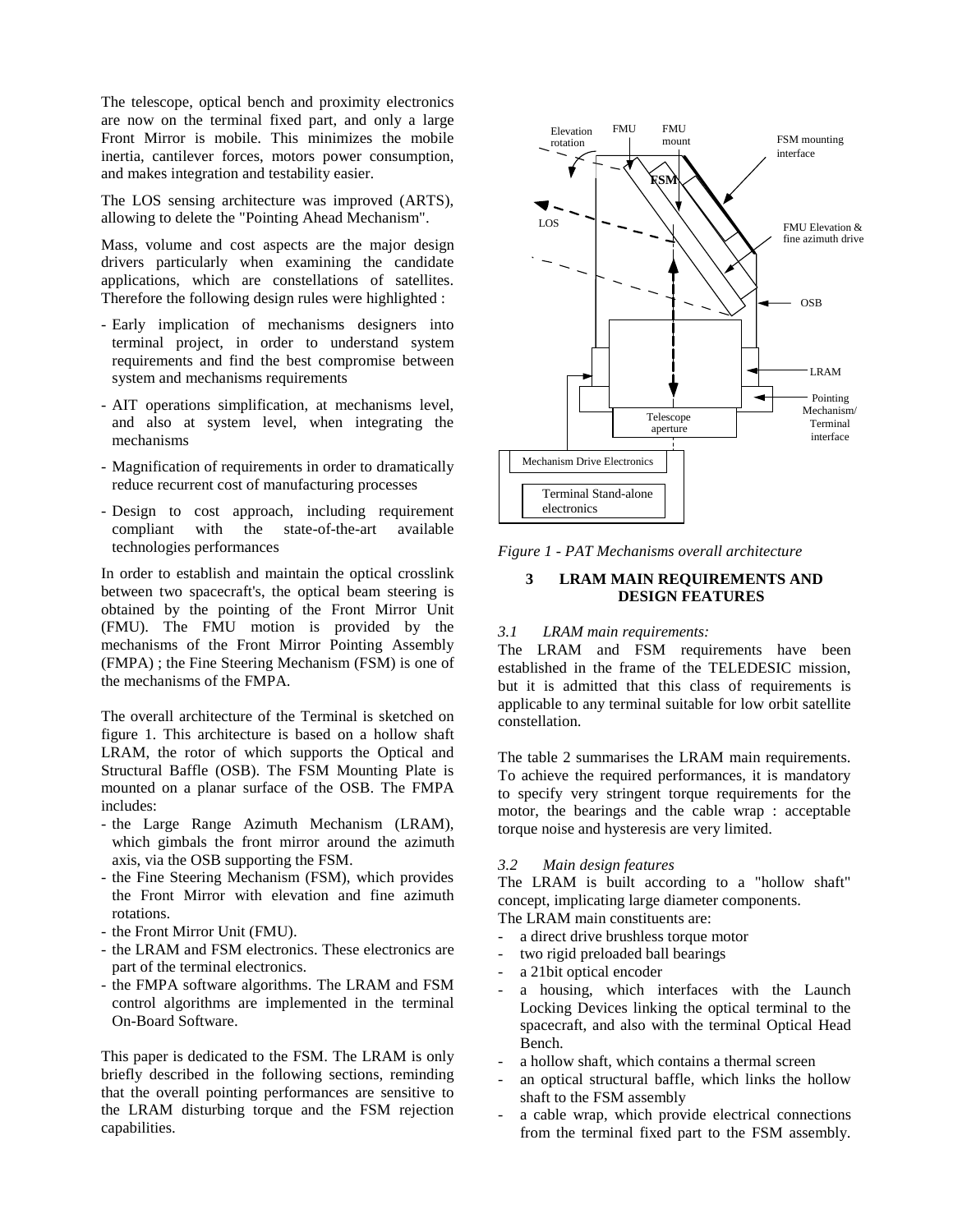| Requirement                  | Performance                                                     | Comment                                                         |
|------------------------------|-----------------------------------------------------------------|-----------------------------------------------------------------|
| Operating lifetime           | 10 years $-2800000$ cycles                                      |                                                                 |
| Optical beam diameter        | 150 mm                                                          |                                                                 |
| Pointing performances        |                                                                 | End of life                                                     |
| Angular range                | $+125$ °                                                        |                                                                 |
| Speed                        | $10\degree$ /s                                                  | In slewing mode                                                 |
|                              | $5^{\circ}/s$ alternated                                        | In other                                                        |
| Acceleration                 | $8^\circ$ /s <sup>2</sup>                                       | operational modes                                               |
| Pointing accuracy:           |                                                                 |                                                                 |
| * positioning                | $0.015^{\circ}$                                                 |                                                                 |
| * scanning                   | $0.015^{\circ}$                                                 |                                                                 |
| * acquisition                | $0.01^{\circ}$ stability over 100 ms                            | Stability : $0.005^{\circ}$                                     |
| * tracking                   | $\pm$ 1.4 µrd (3 $\sigma$ ), speed 5°/s                         | over 30s.                                                       |
|                              | bandwidth $> 0.01$ Hz                                           | bandwidth < 50 Hz                                               |
|                              |                                                                 | The tracking<br>performance is<br>achieved thanks to<br>the FSM |
| Mechanical misalignment      | $0.01^\circ$                                                    | Launch,                                                         |
|                              |                                                                 | thermoelastic and                                               |
|                              |                                                                 | ageing effects                                                  |
| Mass                         | $<$ 5.3 kg                                                      |                                                                 |
| Structural performances      | $1st$ eigen frequency > 150                                     |                                                                 |
|                              | Hz                                                              |                                                                 |
|                              | $1st$ mode disturbing $LOS1$                                    |                                                                 |
| Environment                  | 300 Hz                                                          |                                                                 |
| Launch loads                 |                                                                 |                                                                 |
|                              | 34 <sub>g</sub><br>-25 $\rm{^{\circ}C}$ to +60 $\rm{^{\circ}C}$ |                                                                 |
| Operating temp.<br>Radiation | 50 krad                                                         |                                                                 |
|                              |                                                                 |                                                                 |

*Table 2 - LRAM main requirement summary*

Internal mechanical stops limit the range, protecting the cable wrap from possible stress.

A rotational launch lock is fitted to the LRAM, preventing from possible azimuth rotation during launch phase.

The figure 3 illustrates the LRAM concept.

The encoder is based on the 21 bit CODECHAMP optical encoder qualified in 1998 (under CNES funding). This encoder is tolerant to a centering

misalignment compliant with the centering tolerance given by the ball bearing assembly. Therefore the encoder integration process is straightforward, which is favorable for a low cost LRAM concept.

The torque motor is specially designed by ETEL (CH) in order to meet the stringent "low cogging" requirement.

A LRAM demonstrator has been manufactured by MECANEX (CH). It is based on commercial components, with exception of the motor, which is an EM manufactured by ETEL.

The LRAM demonstrator was partially tested at MMS, enabling to measure basic contributors to torque performance, and to compare them with predictions.



*Figure 3 - LRAM architecture*

# **4 - FSM REQUIREMENTS**

|  | The main FSM performances are listed table 4. |  |  |
|--|-----------------------------------------------|--|--|
|  |                                               |  |  |

| гие шаш гэлт          | $perf$ performances are fisical table $\pm$ . |                                               |                         |                           |  |
|-----------------------|-----------------------------------------------|-----------------------------------------------|-------------------------|---------------------------|--|
| <b>Parameter</b>      | FSM mode                                      | <b>Optical required</b><br>performance        | Opto-<br>mecha.<br>gain | Mechan.<br>specif.        |  |
| Azimuth angular       | All                                           | $-2^{\circ} - 2^{\circ}$                      | $\cdot$ 2.              | $\sim \pm$ 1.5 $^{\circ}$ |  |
| range                 |                                               |                                               |                         |                           |  |
| Elevation angular     |                                               | $-28^{\circ}$ ; $-1^{\circ}$                  | $\overline{c}$          | $\sim \pm 7^{\circ}$      |  |
| range                 |                                               |                                               |                         |                           |  |
| Angular rate          | <b>Slewing</b>                                | $-8/+8$ $\degree$ /s                          |                         |                           |  |
|                       | Positioning                                   | $-0.5 / +0.5$ %                               |                         |                           |  |
|                       | <b>Scanning</b>                               | az: $\pm 0.1^{\circ}/s$ el $\pm 0.6^{\circ}s$ |                         |                           |  |
|                       | Acquisition <sup>2</sup>                      | $-8/ +8$ $\degree$ /s                         |                         |                           |  |
|                       | Pointing                                      | az: $\pm 0.3^{\circ}/s$ el $\pm 0.5^{\circ}s$ |                         |                           |  |
| Angular acceleration  | Slewing                                       | $-2/+2$ $\frac{\circ}{s^2}$                   |                         |                           |  |
|                       | Positioning                                   | negligible                                    |                         |                           |  |
|                       | <b>Scanning</b>                               | <b>TBD</b>                                    |                         |                           |  |
|                       | Acquistion <sup>1</sup>                       | $-1000 / +1000$ °/s <sup>2</sup>              |                         |                           |  |
|                       | Pointing                                      | negligible                                    |                         |                           |  |
| Pointing accuracy -   | Slewing,                                      | $0.02^\circ$                                  | $\overline{c}$          | $\overline{0.01^{\circ}}$ |  |
| Elevation             | positioning                                   |                                               |                         |                           |  |
|                       | & scanning                                    |                                               |                         |                           |  |
|                       | scanning -                                    | $0.01^\circ$                                  | $\overline{c}$          | $0.005^\circ$             |  |
|                       | stability                                     |                                               |                         |                           |  |
|                       | over 30s                                      |                                               |                         |                           |  |
|                       | $scann$ : -                                   | $20 \mu$ rd                                   | $\overline{c}$          | $10 \mu$ rd               |  |
|                       | stability                                     |                                               |                         |                           |  |
|                       | over 25ms                                     |                                               |                         |                           |  |
|                       | Acquisition <sup>1</sup>                      | $0.01^{\circ}$                                | $\mathfrak{2}$          | $0.005^{\circ}$           |  |
| Pointing accuracy -   | Slewing,                                      | $0.015^{\circ}$                               | $\sqrt{2}$              | $0.01^\circ$              |  |
| Azimuth               | positioning                                   |                                               |                         |                           |  |
|                       | & scanning                                    |                                               |                         |                           |  |
|                       | scanning -                                    | $0.005^\circ$                                 | $\sqrt{2}$              | $0.003^\circ$             |  |
|                       | stability                                     |                                               |                         |                           |  |
|                       | over 30s                                      |                                               |                         |                           |  |
|                       | $scann$ : -                                   | $14 \mu$ rd                                   | $\sqrt{2}$              | $10\mu$ rd                |  |
|                       | stability                                     |                                               |                         |                           |  |
|                       | over 25ms                                     |                                               |                         |                           |  |
|                       | Acquisition <sup>1</sup>                      | $0.005^\circ$                                 | $\sqrt{2}$              | $0.003^\circ$             |  |
| LOS error $(3\sigma)$ | Pointing                                      | $1.4 \mu$ rd                                  |                         |                           |  |

<sup>1</sup> <sup>2</sup> *Acquisition is achieved over a restricted ± 0.25° LOS range*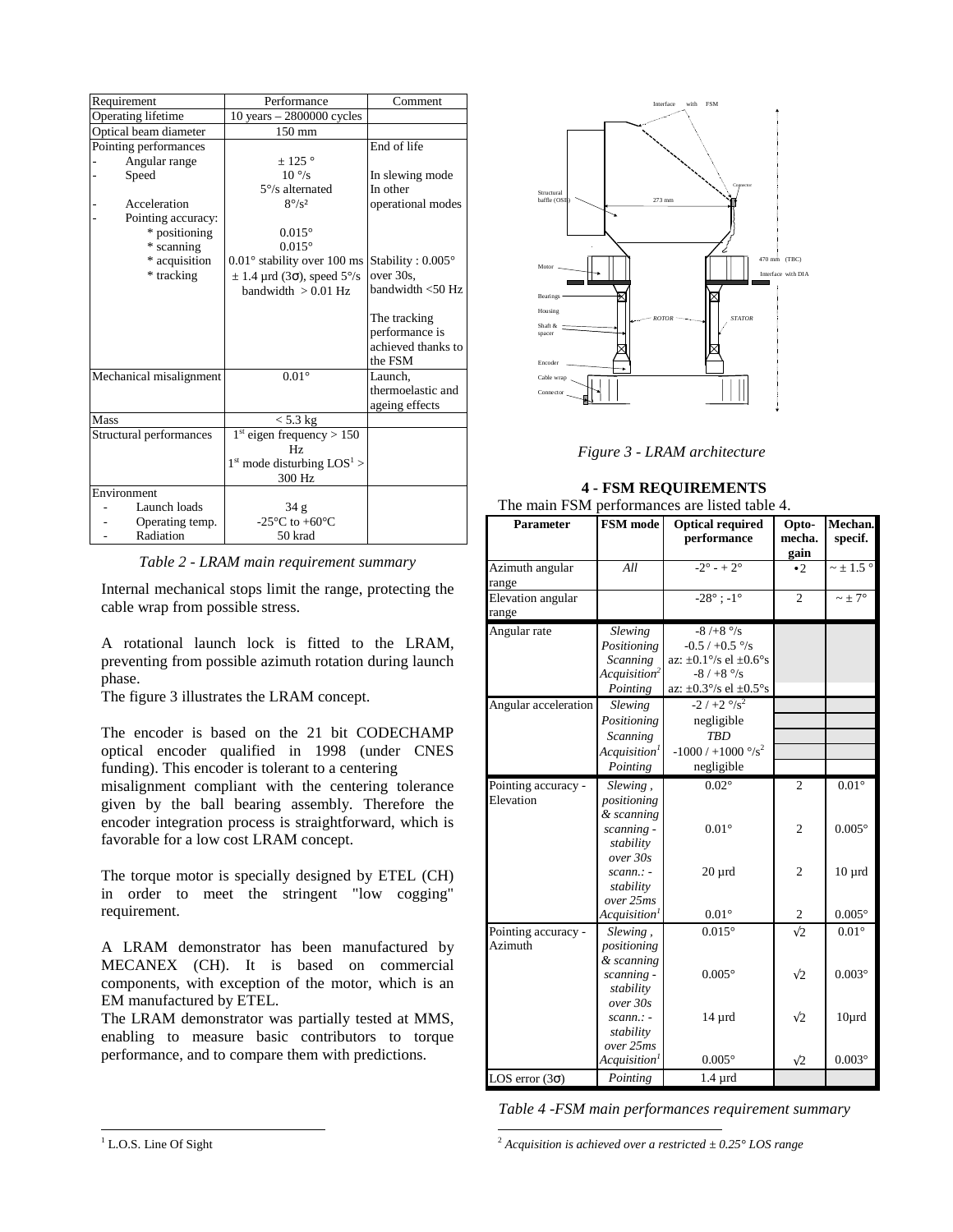In addition, to fulfil the tracking operation phase requirements, the response of the FSM shall comply with the template figure 5 (next page).

The *pointing accuracy and stability* are the main FSM design driver.

To achieve *scanning* and *acquisition* pointing accuracy (absolute and relative responses), position sensors are mandatory. Stringent requirements apply concerning thermal sensitivity and measure stability over 30s.

*Scanning pointing stability* and *acquisition time response* require the utilization of torque command ensured by *current* supply of actuators. The *3*σ *LOS*



*Figure 5 – FSM required frequency response*

The main environment requirements are recalled in the table 6 :

| <b>Item</b>           | Requirement     |
|-----------------------|-----------------|
| Sizing level, lateral | 40g             |
| Sizing level, axial   | 23g             |
| Thermal min. Non-op.  | $-40^{\circ}$ C |
| Thermal min Op        | $-25^{\circ}$ C |
| Thermal max Op        | $+60^{\circ}C$  |
| Thermal max Non-Op    | $+70^{\circ}$ C |

*Table 6 - FSM environment requirements*

## **5 - FSM DESIGN**

The main subassemblies of the FSM are:

- the mirror and the mirror structure (SiC)
- the barrel (Invar)
- the isostatic blade (mechanical link from barrel to mirror structure)
- the cross (Invar)

*error in pointing mode* is also very demanding. This parameter is sensitive to :

- electronic noise of the actuator command
- mobile part guidance : choice of flexible hinges instead of ball bearings
- parasitic torques, for instance electrical wire
- -mechanism susceptibility to environmental microvibrations, constraining the balancing of the mobile part
- mechanism-induced mode impacting the LOS w.r.t. the control loop design (no mode below 300Hz). This is a severe constraint with respect to FSM mechanical design.

 The main mechanical requirements are summarized in the table 7.



*Table 7 - FSM mechanical requirements*

- the Flex-pivots
- the encoders
- the voice-coil actuator

The main mobile part comprises the mirror, its structure, the mobile barrel and the mobile rigid cross. The design of the mirror including a rigid SiC frame offers many advantages.

The closed frame structure allows to withstand residual thermo-elastic stresses from the mechanism, and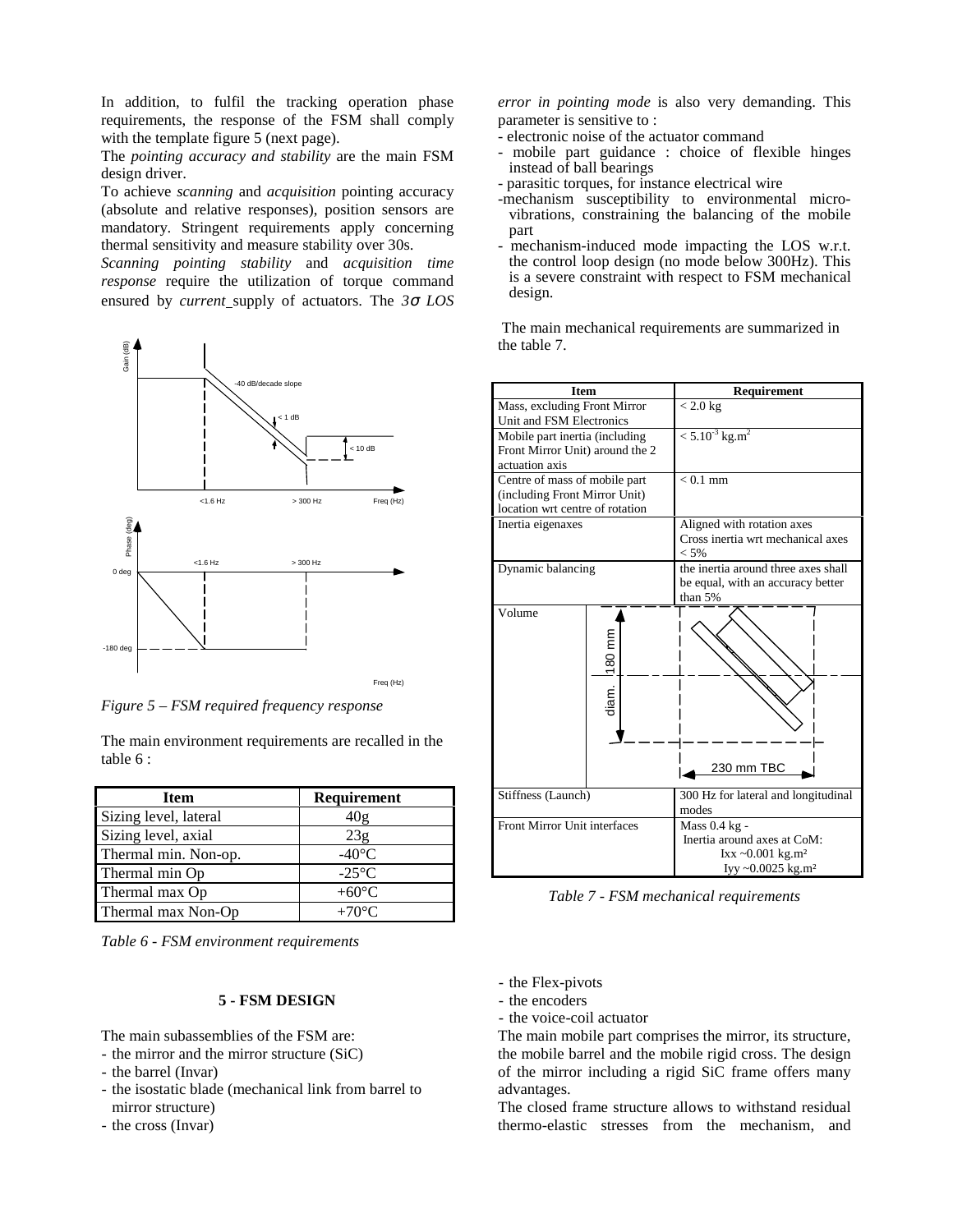induced stresses from the isostatic blades with minimum impact of the optical surface of the mirror (stringent WFE requirement).

The design of isostatic blades becomes easier : higher stresses are acceptable at the mirror interface, accepting higher flexural stiffness and finally thicker blades.

The drawing 8 illustrates the FSM architecture.

The mechanism /mirror interface is simpler. The blades are attached in the same plane, making easier the integration of the mechanism on the mirror.

The SiC structure offers a protection against radiation to the sensitive components (magnetic material, encoders, ...).

The structure carrying balancing masses is directly fixed to the mirror structure, featuring simple and stiff interface.



*Figure 8 - FSM architecture*

The voice-coils are installed directly between the mirror and the fixed structure, short-circuiting mechanically the mechanism structure and blades stiffness. This is a very favorable arrangement to satisfy the criteria "no mode below 300 Hz disturbing the LOS".

The mechanism itself is mounted to the SiC structure by three interface points, through the isostatic blades .

The mechanism structural parts (barrel and cross ) are made of Invar, because it is necessary to interface with SiC with a material exhibiting a CTE as close as possible to SiC's.

The arrangement provides the two rotation axes in the same plane. The FSM mirror rotates around a virtual spherical link.

The closest rotation axis to the mirror is 'Azimuth', to minimize crossed inertia when operated.

The inertia around the two rotation axes and the normal to the mirror are made equal by adequate balancing masses, carried by a structure fixed to the mirror structure. The balancing mass is about 175g, located at 140mm of rotation axes plane, behind the mirror active surface.

Static balancing is also achieved thanks to the same balancing masses.

Finally, the electrical signals are routed from the fixed part to the mobile part through flexible "spring" wires.

The guidance is a key issue with regards to the FSM requirements.

Stringent noise requirement lead to choose flexible hinges for FSM mobile part guidance. This flexible element must fulfill the following criteria :

i) Guarantee a first rotational mode of about 1.6 Hz as imposed by the template requirement.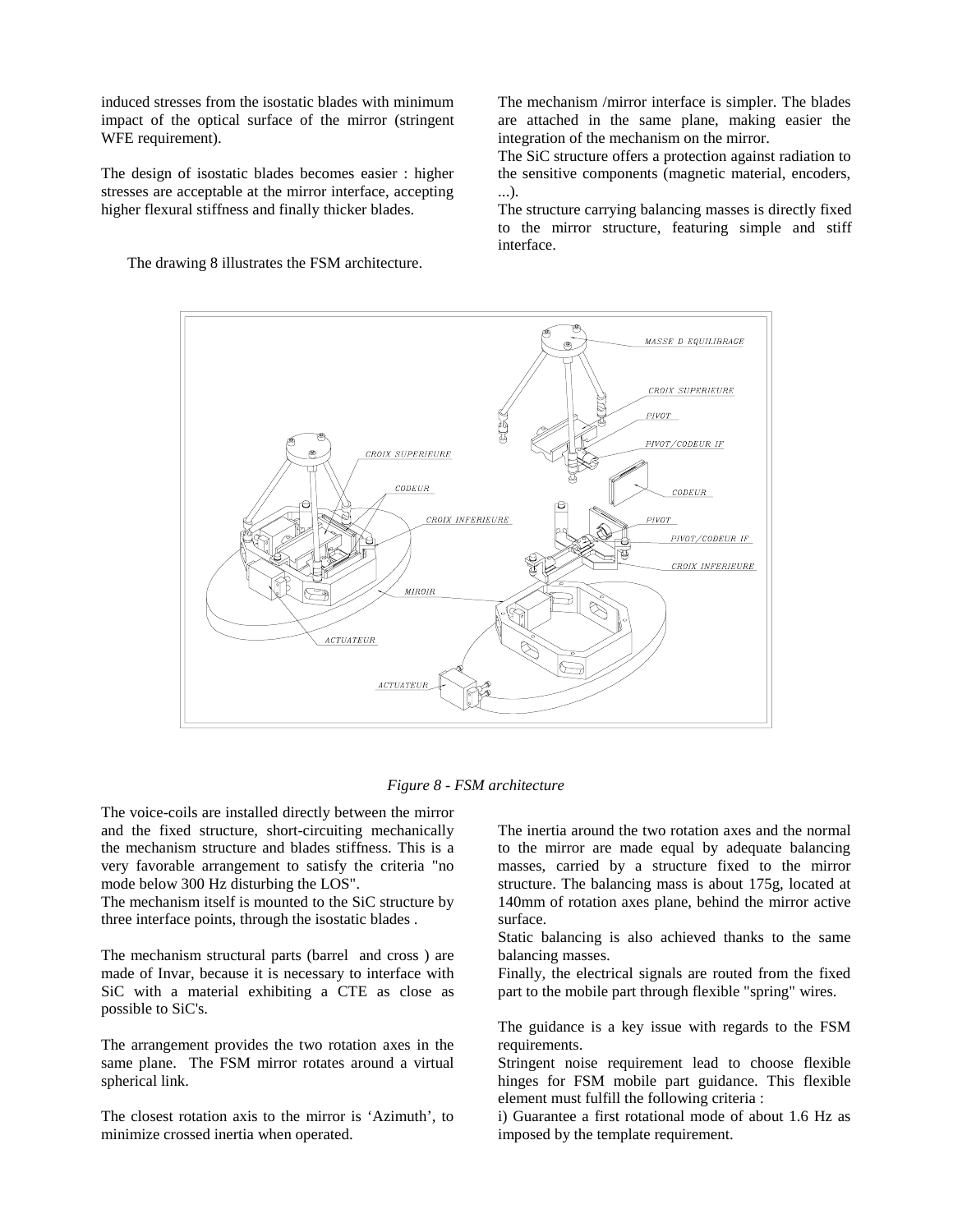| FSM requirement   | RotationalStiffness         | Translational.Stiffne | Load (N) - (assuming $30$ g load)<br>$603$ N |                   |                    |
|-------------------|-----------------------------|-----------------------|----------------------------------------------|-------------------|--------------------|
|                   | $0.81$ Nm/rd                | $6.28N/\mu m$         |                                              |                   |                    |
| Pivot requirement | <b>Rotational Stiffness</b> | Radial stiffness      | Axial stiffness                              | Axial static load | Radial static load |
|                   | $< 0.40$ Nm/rd              | $> 6.28$ N/ $\mu$ m   | $> 13.51$ N/µm                               | > 373 N           | $>$ 280 N          |
| MBD pivots        | $0.19$ Nm/rd                | $28$ N/ $\mu$ m       | $>$ 28 N/µm                                  | 500 N             | 500 N              |

*Table 9 - FSM flexpivots summary performances*

ii) Guarantee a first translation mode greater than 300 Hz

iii) Withstand launch loads. A locking device, if any, has only to lock rotational degrees of freedom.

These requirements cannot be achieved by standard catalogue Lucas flex-pivots. The flex-pivots selected for the FSM mechanism are specifically designed and fabricated by MATRA BAe Dynamics (MBD-F). The performances of the pivots machined for the FSM are indicated figure 9, matching perfectly the FSM requirements.

These components have been tested at MMS and found compliant to their designed performances.

The selection of the actuators is another key issue; linear voice-coils are selected. The actuators design was completed by ETEL (CH). The proposed actuators have the characteristics table 10.

|                                | Azimuth        | Elevation                 | Comment                                                                                             |
|--------------------------------|----------------|---------------------------|-----------------------------------------------------------------------------------------------------|
| Mass mobile part               | 30 g           | 30 <sub>g</sub>           | coil mass - a total<br>mobile part $< 100g$<br>is considered for<br>both voice-coils<br>$(Az + El)$ |
| Total actuator<br>mass         | 150 g          | 330 g                     |                                                                                                     |
| Resistance (Ohm)               | $7.1 \pm 10\%$ | $6.1 \pm 10\%$            |                                                                                                     |
| motor thrust<br>constant $K_T$ |                | 5.2 N/A mini 4.0 N/A mini |                                                                                                     |

*Table 10 - FSM actuators overview*

Concerning the sensors, a trade-off has been performed, involving linear inductive sensors and optical encoders. Linear inductive sensors exhibit major drawbacks :

1 – a high temperature sensitivity, which needs to implement a thermal drift compensation module in the detection electronics or software

2 - Errors due to the conversion of the linear measured motions into mirror rotation

3 - Errors due to the cross coupling effect between the two rotations.

The new qualified CODECHAMP encoder has been selected, because this encoder provides a direct rotation measurement for each axis. This arrangement is only possible thanks to the large centring tolerance allowed for this new design. It becomes possible to mount directly the encoder on the flex-pivot, without being disturbed by the flex-pivot 'center-shift' translation which occurs during rotation.

CODECHAMP has provided a special "compact" encoder design that fits the FSM available volume.

# **6 FSM PERFORMANCE BUDGET**

The proposed FSM design is compliant with the mass, volume, moment of inertia, electrical and thermal interfaces requirements. The pointing performances are assessed as indicated hereafter.

*"Open loop" performances*. All operating modes, with exception of the "Acquisition mode", are performed in open loop at mechanism level. All the FSM components are selected to ensure the pointing performances are fulfilled.

The purpose of the phase 2 of the ESA contact is to manufacture, assemble and test the FSM demonstrator. Verification of the FSM actual performances is part of the phase 2 contract.

*Acquisition phase*. In this phase, the FSM is operated in a closed loop mode at mechanism level, using the encoder. The control law has been designed during the phase 1 of the contract, taking into account the characteristics of the FSM : mass/inertia, stiffness, components performances.

A mathematical model representing the FSM dynamical behavior has been first established.

This model illustrated figure 11 includes the measured flex-pivots torsion and radial stiffness, the encoder transfer function and the actuators performances predicted from the ETEL design. The structural parts design (cross, barrel, etc.) are stiff enough not to implicate intermediate modes.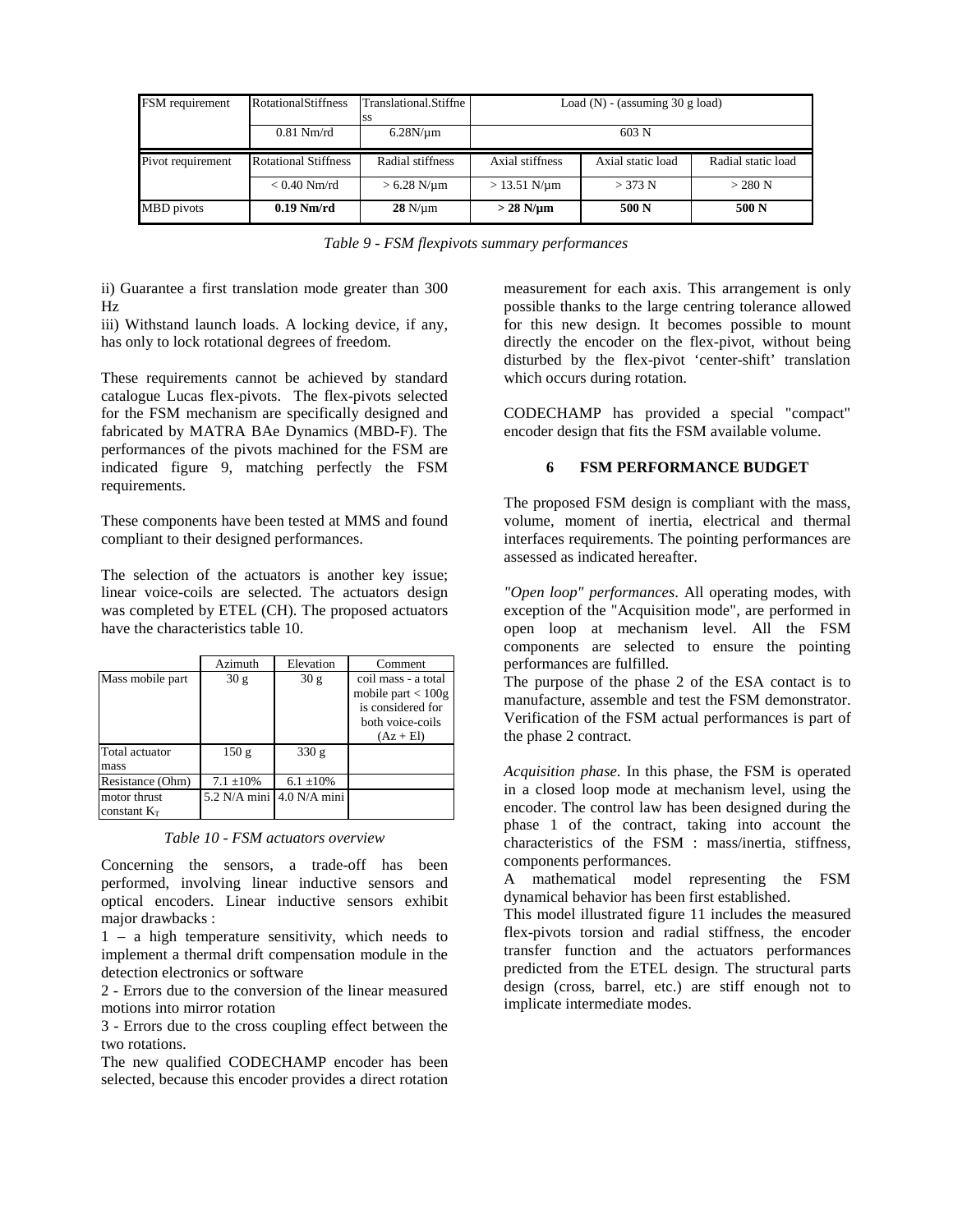

The FSM open loop transfer function is indicated figure 12. The control law has been designed based on this model, taking into account the following contributors (see figure 13) :

- Loop delays (from encoder, actuators, electronics)
- Specified acquisition performances ; to be achieved within a response time of 70 ms
- The potentially destabilising FSM 300 Hz mode

Because of the loop delays, a conventional PID controller does not provide a sufficient robustness. Therefore a 1 kHz 4<sup>th</sup> order digital controller is implemented. The closed loop characteristics are :

- bandwidth : 30 Hz
- damping : 0.7 (phase margin : 42 degrees ; gain margin : 7 dB)



*Figure 13 - FSM acquisition control loop model.*



*Fig. 14 - Simulated FSM acquisition performance*

The acquisition pointing performance are assessed by simulation, as illustrated figure 14 steering angle versus time).

The simulations show an adequate behavior of the closed loop : fast convergence, good damping/ low oscillations and low residual noise

The achieved acquisition pointing performance is 24 urad (1.3  $10^{-3}$  degree) worst case, consolidating that the  $3.5 \times 10^{-3}$  degree pointing specification after 70 ms is achieved with margins.

It remains sufficient room to take into account some degradation due to further refinement of the model (effects not yet modeled), in particular the stiffness of the FSM structural parts.